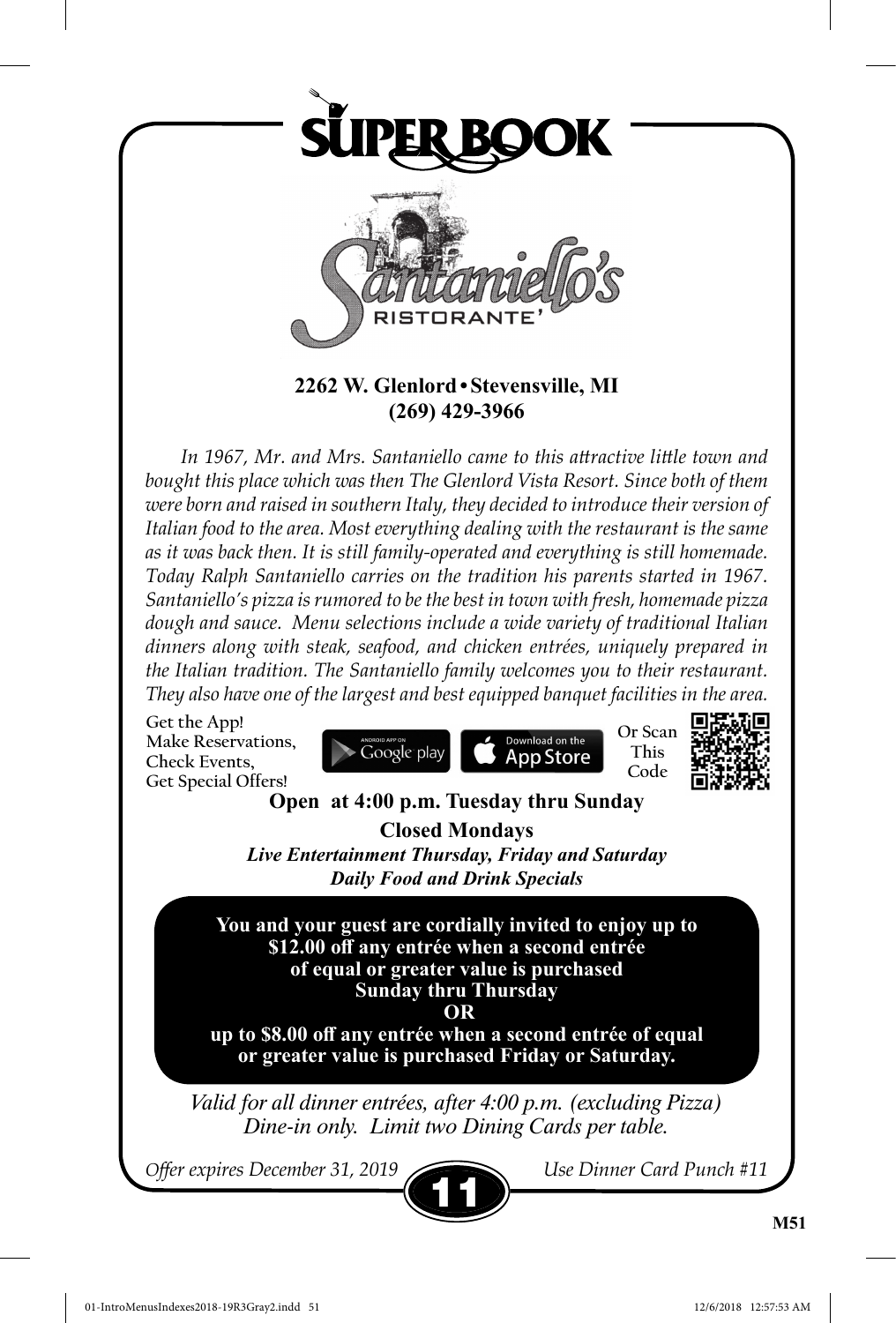

# COLD ANTIPASTI

**Bruschetta** Toasted Bread, Tomato, Basil, Garlic, Olive Oil 8

**Bocconcini** Fresh Mozzarella, Tomato, Basil, Olive Oil 9

**Antipasto** Meats, Cheeses, Fresh Vegetables Half 14 | Full 24

**Meat & Cheese Board** Hand Selected Meats, Cheeses, Parmesan Garlic Spread, Kalamata Olives, House Made Bread 20

**Chilled Peel & Eat Shrimp** Tiger Shrimp, Lemon, Cocktail Sauce 12

#### SALADS Add: Chicken 5 Shrimp 6

**Garden**<br>Fresh Greens, Vegetables 4<br>Add Mozzarella & Pepperoni 4

**Caesar**<br>Romaine, Gorgonzola, Tomato,<br>Black Olives, Shaved Parmesan<br>Half 6 | Full 11

**Spinach** Walnut, Goat Cheese, Tomato, Balsamic Dressing 13

#### **Arugula**  Gorgonzola, Pear, Walnuts 14

**Lasagne** House Made Pasta, Three Cheese Blend, Ground Beef, Choice Of Sauce 17

**Eggplant Parmigiana** Lightly Dusted, Fried, Mozzarella, Parmesan, Side of Pasta 15

**Ravioli** House Made Pasta, Cheese Blend, Ground Beef, Baby Spinach 16

**Pollo Parmigiana** Chicken Breast, Mozzarella, Parmesan, Side of Pasta 18

# WARM BREAD<br>Cup of Marinara Or Tomato Basil 2<br>Cup of Alfredo or Meat Sauce 3

**Focaccia** Half 8 | Full 13 Add: Mozzarella 4 Caramelized Onion 3 Gorgonzola 5

**Garlic Bread** 7 Add Mozzarella 2

# PASTA SPECIALTIES

**Fettuccine Primavera**  Marinara or Alfredo, Fresh Bell Peppers, Broccoli, Carrots, Portobello, Zucchini 16

> **Seafood Linguine** (Available Thurs-Sun) Scallops, Shrimp, Baby Spinach, Cream Sauce 25

**Salmon Venezia**  Pan Seared, Fettuccine, Light Cream Sauce 19

**Capellini Cacciatore** Chicken, Mushrooms, Green Peppers, Angel Hair 16

**Sausage & Green Pepper Mostaccioli** Tomato Basil Sauce 15

**Jalapeño Linguine** Sautéed Jalapeño, Tomato Basil Sauce 15

# HOT ANTIPASTI

**Calamari** Lightly Dusted, Flash Fried, Lemon, Cocktail Sauce 12

**Chicken Wings** Garlic, Hot, Teriyaki, Sweet & Spicy BBQ, BBQ 11

**Mozzarella Sticks** Flash Fried, Italian Breadcrumbs, Marinara 9

**Spinach Artichoke Dip**<br>House Made, Fresh Pita Chins, 10 house Made, Fresh Pita Chips

**Buffalo Shrimp** Flash Fried, Bleu Cheese Dressing 12

**Sautéed Peel & Eat Shrimp** Tiger Shrimp, Garlic Butter 12

### **SOUP**

**Minestrone** 6

**Pasta E Fagioli** (Available Wednesday & Thursday) 5

**Clam Chowder** (Available Friday - Sunday) 7

# ITALIAN CLASSICS

Please allow extra time for baking.

**Manicotti** House Made Pasta, Cheese Blend Choice of Sauce 16 add Sautéed Spinach 2

**Pollo Italianissimo** Chicken Breast, Portobello, Fontina Sauce, Side of Pasta 18

**Veal Parmigiana**  Lightly Breaded, Mozzarella, Meat Sauce, Side of Pasta 19

#### ENTRÉES Add Soup or Salad 4

#### **Ribeye**

Hand Cut, 14 oz, Sautéed Mushrooms, Fried Onions 25

**Grilled Balsamic Chicken Breast**  (Available Thursday -Sunday) Fresh Vegetable 18

**Vegetable Platter** Brussels Sprouts, Asparagus, Red Pepper, Portobello, Shaved Parmesan 15 **Shrimp Scampi** Fresh Garlic, Butter, Olive Oil, Side of Pasta 19

**Perch** Flash Fried, French Fries, Tartar 15

**Shrimp Florentine** Sautéed Spinach, Fontina Sauce, Baked, Side of Pasta 21

**Orange Roughy** Broiled, White Wine Caper Sauce, Fresh Vegetable 19

\$1 Charge for Split Plates<br>Ask your server about menu items that are cooked to order or served raw.<br>Consuming raw or undercooked meats, poultry, seafood, shellfish or eggs may increase your risk of foodborne illness.